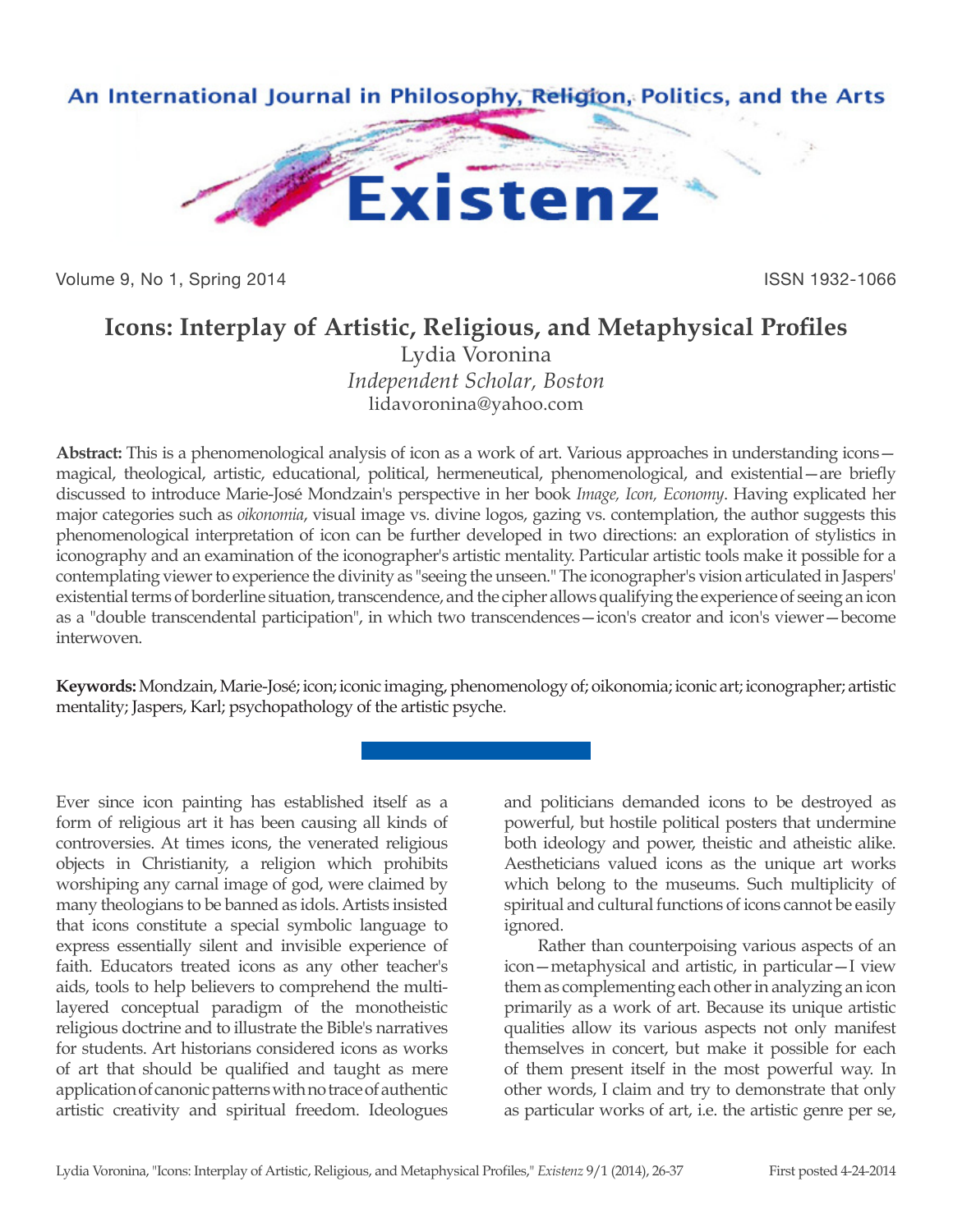icons successfully play their religious, theological, metaphysical, educational, and political roles. And I am convinced that the phenomenological approach is the best in unfolding aesthetic characteristics of icons because it operates with the meanings rather than with conceptual distinctness, rigorous definitions, or strict doctrinal requirements; it deals with realities situated on the common grounds of intellectual and psychological states of mind which participate in the constitution of their meanings; and it balances between act-aspects as well as content-aspects in the experience of icon creation and veneration. A phenomenologist claims something not on the basis of what he knows about the subject matter, say, the name of the icon painter, which regional art school he belonged to, or the trinity principle in the Christian creed, but on what he immediately experiences—what he sees, hears, dreams, recollects, fantasizes, or transcends.

I am going to perform a phenomenological analysis of the meaning of icon as a piece of art in the context of theological and metaphysical problematic shaped by Marie-José Mondzain's book on *Image, Icon, Economy*. 1 I believe her theological analysis of iconic imaging is proto-phenomenological since it operates both with ontological aspects of icons implied in the Christian theological category of *oikonomia* (the logistics of incarnation) and their gnoseological aspects that are engaged in the concept of image. And yet, her analysis is still incomplete because having explicated the object pole of the whole phenomenon of icon, she treated only partially its subject pole. This essay provides a schematic draft for a full phenomenological analysis of icon. Karl Jaspers' analysis of Van Gogh's artistic mentality is helpful to clarify peculiar characteristics of an iconographer's artistic mentality, which is to be interpreted as articulation of the artist's Existenz, i.e. the entire scope of living experiences as they unfold in personal ways of dealing with multiplicity of ultimate questions. Here it is important to identify the type of consciousness that is engaged in constituting iconic visual images that are not generated by the usual senses such as vision, hearing, or touch. There is certainly no agreement as to what type of visual impression an artist must have to see the invisible. Likewise any translation or transformation of such invisible imagery into an

<sup>1</sup> Marie-José Mondzain, *Image, Icon, Economy: The Byzantine Origins of the Contemporary Imaginary*, Stanford, CA: University of Stanford Press, 2005. [Henceforth cited as *IIE*]

iconic work of art without making it look like physical objects or any kind of material presence at all remains uncharted water related to an artist's craft. The visual impressions of the artist's eye in the absence of external stimuli may suggest some form of religious experience that is not just metaphorical or psychopathological. Before we move closer to the phenomenological analysis of icons I will first scan some interpretations of icons' spiritual power to assess their advantages and disadvantages.

#### **Approaches for Understanding Icons**

*Magical Interpretation of Icons*. The power of icons (curing sickness, protecting against evil, assisting in victory over invaders, perfecting hearts, illuminating minds, strengthening faith, etc.) proceeds from the very first icon which, according to the sixth century Byzantine legend, was not made by hand, but was a print of Christ face on a piece of fabric resulted from a direct touch. This image was "mechanical, through miraculous, impression of the original."<sup>2</sup> The spiritual power of icons is claimed by this interpretation to be originated from blessing that transfers Christ's presence into this veil. In this sense the power of icon is considered as similar to that of an idol.

*Orthodox Theological Interpretation*. The power of icons is enigmatic and proceeds from the divine plan for incarnation and salvation of humankind. God made himself visible in Christ and it is only logical that Christ visualizes himself on icons. As two Russian theologians Leonid Ouspensky and Vladimir Lossky who built a theological foundation of iconography put it: "Divine dispensation is organically connected with the image."3 All iconic images consist of administration and management for the sake of the good and just life for humans so that "what the words transmit through the

<sup>2</sup> See the story in Ernst Kitzinger, "The Cult of Images in the Age before Iconoclasm," *Dumbarton Oaks Papers*, 8 (1954), 83-150. In a nutshell, King Abgar V of Edessa was said to send the envoy to Christ with a request to heel him from his incurable disease. Christ was not able to come, but he wrote a letter to the King and gave his messenger a piece of linen onto which he pressed His face. How the very same story was interpreted by the Orthodox theologians I have explored in the next chapter.

<sup>3</sup> Leonid Ouspensky and Vladimir Lossky, *The Meaning of Icons*, Crestwood, NJ: St. Vladimir's Seminary Press 1982, p. 28. [Henceforth cited as MI]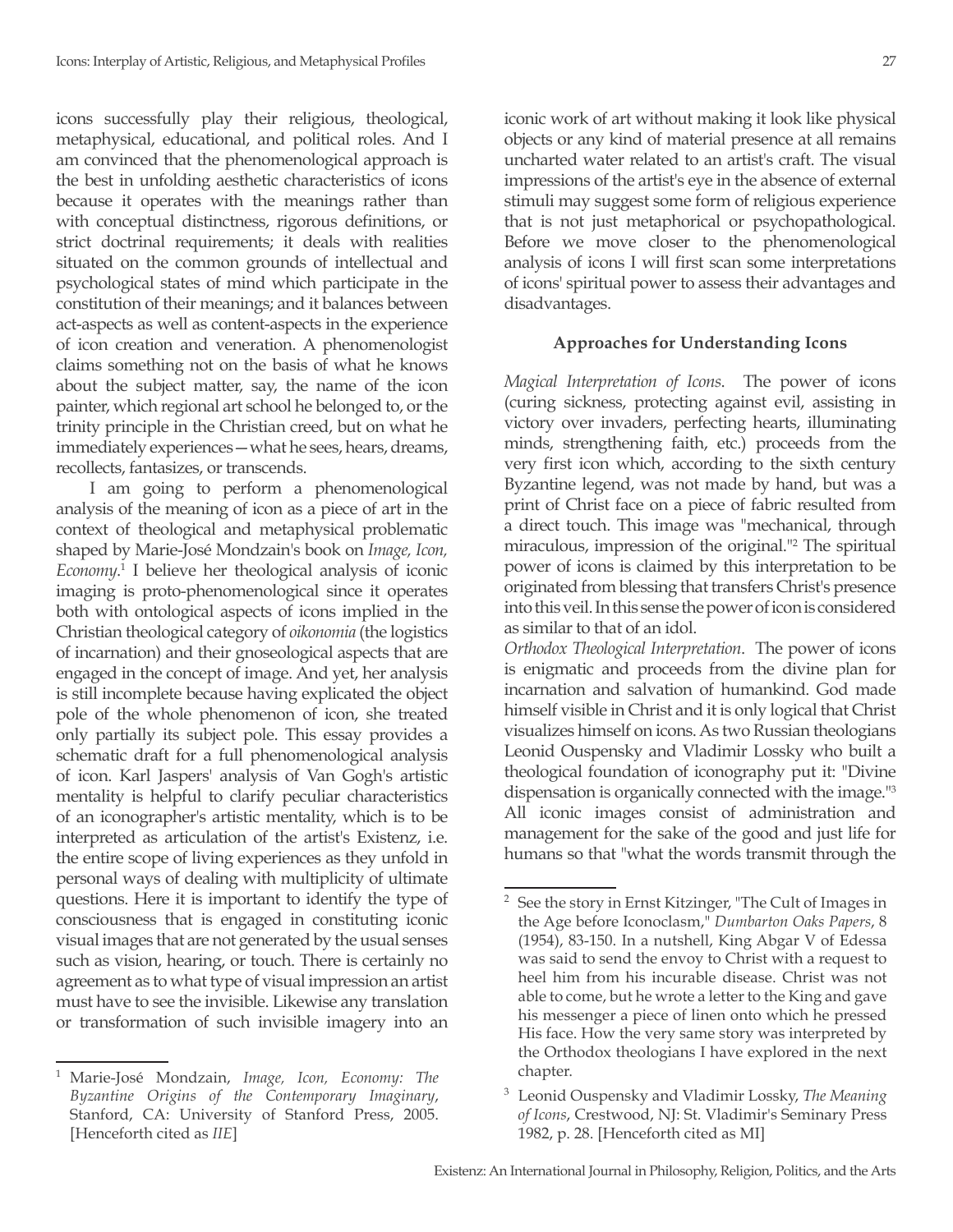ear, the painting silently shows through the image" (*MI*  30). The Orthodox understanding of icon as a window into the heaven through which not only human look up into the eternal divine realities, but God himself and heavenly ghosts look down at humans and dispense their mercy, love, care, and guidance was based on the notion of reverse perspective developed by another Russian theologian, Pavel Florensky. In his writings he demonstrated that the visual aloofness typical of icons is not a result of an iconographer's naïve childish mentality and that "the transgressions against the laws of perspective are so persistent, frequent and systematic…that the thought involuntary arises…there is a special system for the representation and perception of reality as it is represented in icons.4

*Artistic Interpretation*. Visual presentation of religious realities, legendary and mythical inhabitants of the Bible, and events which they took part in as indicated in the sacred text are not material entities and cannot be seen as physical objects. They can be represented in a church only symbolically in a strictly canonic way (required special arrangement of icons, traditional pictorial narratives on the church walls, nimbus and naming of the saints, color code for the cloth) and articulated by means of a highly formalized artistic language which has rules for depicting any part of a body, cloths, folders, composition and use of perspective. There is no such thing as a free icon painting that can be viewed and contemplated. Traditional icons are to be combined of different symbolic elements and read through activating in mind reference for each symbol, i.e. in the way similar to Egyptian hieroglyphic writing. The same principle is implemented in iconography, i.e. an icon is literally written by means of an "application of separate common and easily recognizable visual elements."5 These were ready-made cut-outs for eyes, arms, legs, heads, torso, etc., canonically established poses, and coded colors.

*Educational Interpretation*. It is based on the idea that icons have been introduced "in order to make a grasp of the teaching of the Church more accessible for the new converts" who needed "a more concrete and clear pictorial expression of the content of the Bible" (*MI* 29).

*Political Interpretation*. Byzantine rulers recognized the power of visual representation in making themselves popular and securing their authority among the population. They would strip images of saints from icons and replace them with their own ones to make sure that people would rather worship and glorify them instead. The power of icon itself was never denied by those state officials who were iconoclast; the application of this power was something they were not happy with. The earthly rulers, not heavenly ones, must be worshipped and glorified. They did not want to share power with any divine. The source of their authority was divine; that is why they insisted on the proper use of icons. A subject must take the emperor's image as divine instead Christ, or God, or any Church figures; the emperor is to be worshipped as god. Obviously it is not a form of theocracy because here we have not the rule by the priests, but using religious tools and status of the ruling elite as mechanisms of holding divine power on earth.

*Hermeneutical Interpretation*. A general theory of iconicity developed in Hermeneutic by Paul Ricoeur might yield some results for understanding the aesthetical value of religious icons. Pictorial activity unlike writing allows the depicted reality to become not less and fading in representation, but more complex and richer; reality "culminates" in picture because an artist focuses on the essential elements of visuality in order to pack 3D into 2D, to "squeeze" horizon in a frame, or to make long hands foreshorten for the sake of perspective. Reality might erode or fade in natural vision and, by contrast, it gets concentrated and "augmented" on canvas. Such statement as "Iconicity ... means the revelation of a real more real than ordinary reality"6 opens the door to the understanding of visual art as capable of transformation of modes of reality and performance of all kinds of transcending, translation, transferring, and transfiguration of realities with different metrics. In other words, physical objects, states of mind and emotions, facts or events in history, abstractions and concepts, products of imagination belong to realities of different kinds, will be presented in visual art differently, and will have different ontological status. We will concentrate on religious experience; religious events have their own spatiality and temporality and icons as the religious art reflect their peculiarities. Being

<sup>4</sup> See Pavel A. Florensky, "Reverse Perspective (1920)," in Pavel A. Florensky, *Beyond Vision, Essays on the Perception of Art*, ed. Nicoletta Misler, trans. Wendy Salmond, London: Reaktion Books, Ltd. 2002, p. 202.

<sup>5</sup> Alexander Gassel, *Pravoslavnaya Ikona*, Moskva: ACT/ Olymp 2008, p. 85, trans. by the author.

<sup>6</sup> Paul Ricoeur, *Interpretation Theory: Discourse and The Surplus of Meaning*, Fort Worth, TX: Texas Christian University Press 1976, p. 42.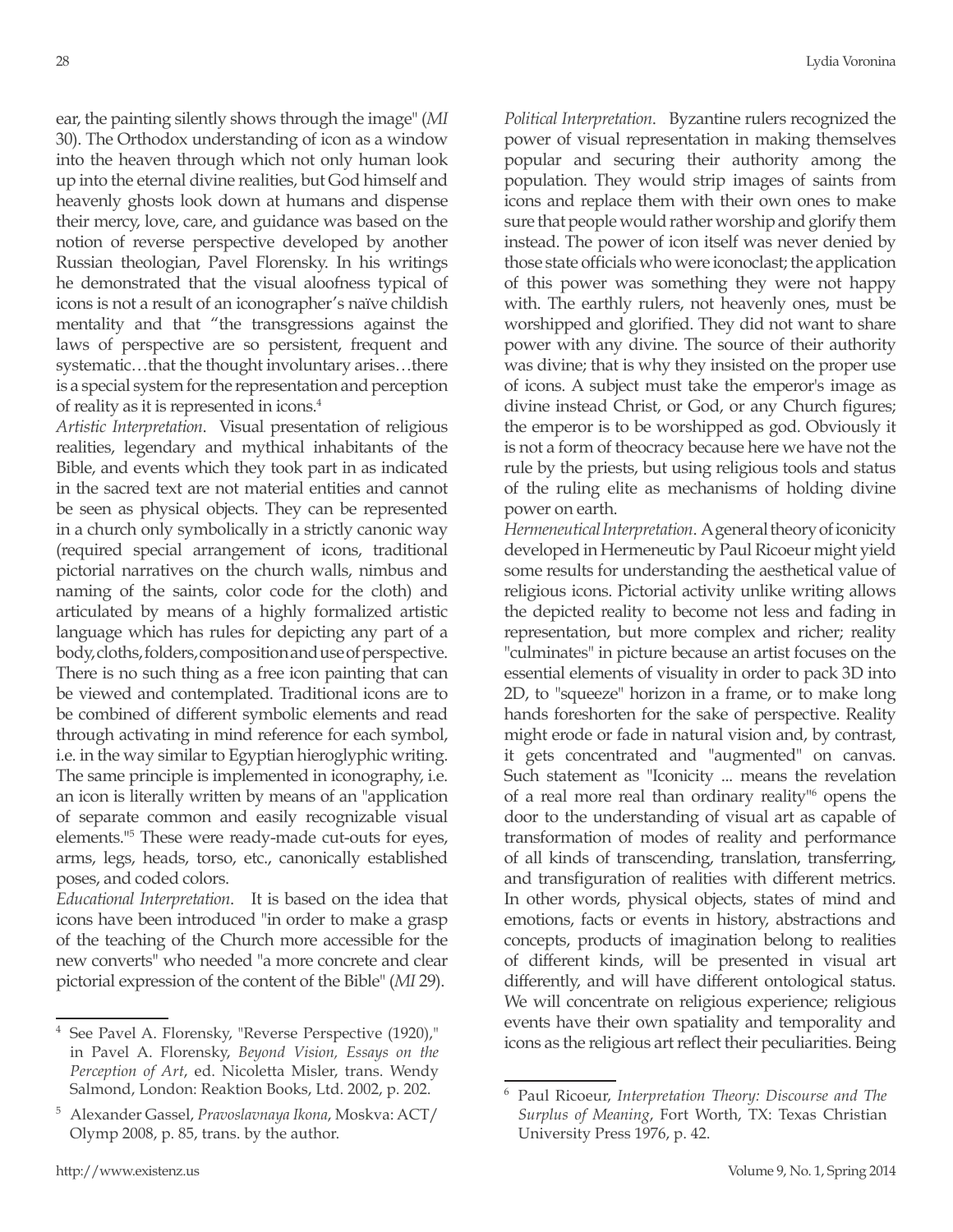spiritual, religious events do not need space to take place and iconographers reflect this creating images and situating them in non-extensional spatiality and notime temporality and unfold their pictorial narratives in the space of zero-metrics or multi-metric.

*Phenomenological Interpretation*. I will follow the phenomenological approach in the analysis of icon as a work of art because I consider it the most suitable for my purpose. I proceed from the perspective of French phenomenology on visual art, which in fact is very close to that of hermeneutics. Art is what reveals the reality, what states the reality of nature, what opens up reality's key elements so that it can show itself for itself by itself. Art is a ready-made spontaneous phenomenon. A philosopher does not need to perform the epoche or bracketing the reality in order to get to its essential characteristics. A work of art incorporates the artist's vision or artist's voice and makes his creation a "saturated phenomenon" as Jean-Luc Marion coins it, or an "exposition of reality" in Jean-Luc Nancy' terms in which the outside and the inside of what is seen are given simultaneously. In this paper I am not going to deal with Marion's onto-theo-logical analysis of idols vs. icons because it goes beyond my task of phenomenological treatment of icon as a work of art. For his purposes he puts idols and icon very closely as "two modes of apprehension of the divine in visibility."<sup>7</sup> Whereas my approach to religious art, combining experience of viewing, artistic means, stylistics, and personality of an iconographer, is more inclined into the direction of treating it more as non-religious original visual art.

Icons are works of a particular artistic genre, which by unifying religious and artistic experience, makes their visuality disappear in the very act of their perception. One cannot understand icons only structurally through analyzing their expressive means. Icons' saturation is more intense than that of regular paintings because they articulate the essential visual elements of what is not seen. Reality which is unfolding in phenomena of icon is not physical, the one with the 3D objects. That is why a scholar must study both an artist mentality through studying constitutive elements of meaning in the icon as well as perception of viewers who contemplate, or pray to icons. I consider a believer's veneration of an icon as a particular case of viewing icons. And the process of viewing depends on the elements of meaning of the icon, the elements that are generated and combined by an iconographer. Keeping in mind this serious gap between what is seen on the icon and what is perceived, I would like to evoke Jaspers distinction between what he calls ciphers for the abyss of human psyche.

*Existential Interpretation*. An artist's mentality and psyche as deciphering of his Existenz was pioneered by Jaspers in his analysis of Van Gogh's art. It is highly applicable for the analysis of an iconographer's mentality for two reasons. First, Jaspers advocates the significance of the so called abnormal psyche for artistic results recognized by people with normal psyche. Second, it is known fact that Van Gogh wanted to be a priest and paint Christ, saints, and angels, but decided not to because it would make him too excited. So he humbly has chosen to paint more simple objects. Here I claim that iconographer is not a simple canon scriber or applicator of the rules and standards required in creation of an icon. In fact, religious artists stand closer to the abyss of Existenz both Karl Jaspers and Van Gogh realized this very early in their professional careers.

Where does Mondzain fit in this multiplicity of approaches in understanding icons? She is not a theologian, historian, or aesthetician per se; those are aspects or hypostasis of her research and they all engaged in her study simultaneously. She is Byzantinist who translated an important text, the *Antirrhetics*, written between 818 and 820 CE by Nikephoros of Constantinople in defense of icons during the Iconoclastic crisis. She studied this particular text and historical period because she believes they are extremely important for the now-a-days narratives about the nature of image, iconicity, and pictorial representation in general. She claims that icons having been seriously threaten twice in the beginning of their existence have won in Byzantine not because emperors wanted to use them politically to reinforce and secure the power and not because priests wanted to use them rhetorically, doctrinally, and educationally, but because they contained a very profound understanding of how human mind creates abstract notions and operates with them. In other words, icons imply a proto-philosophy of image as a major tool of any human intellectual work. I would like to mention here that the German *Vorstellung*  and the Russian представление for the English word "image" express better what Mondzain tries to put into the meaning of image on icons. They better reflect the reality and status of what image is about—something which does not exist in terms of physical reality, but

<sup>7</sup> Jean-Luc Marion, *God Without Being*, trans. Thomas A. Carlson, Chicago, IL: University of Chicago Press 2012, p. 9.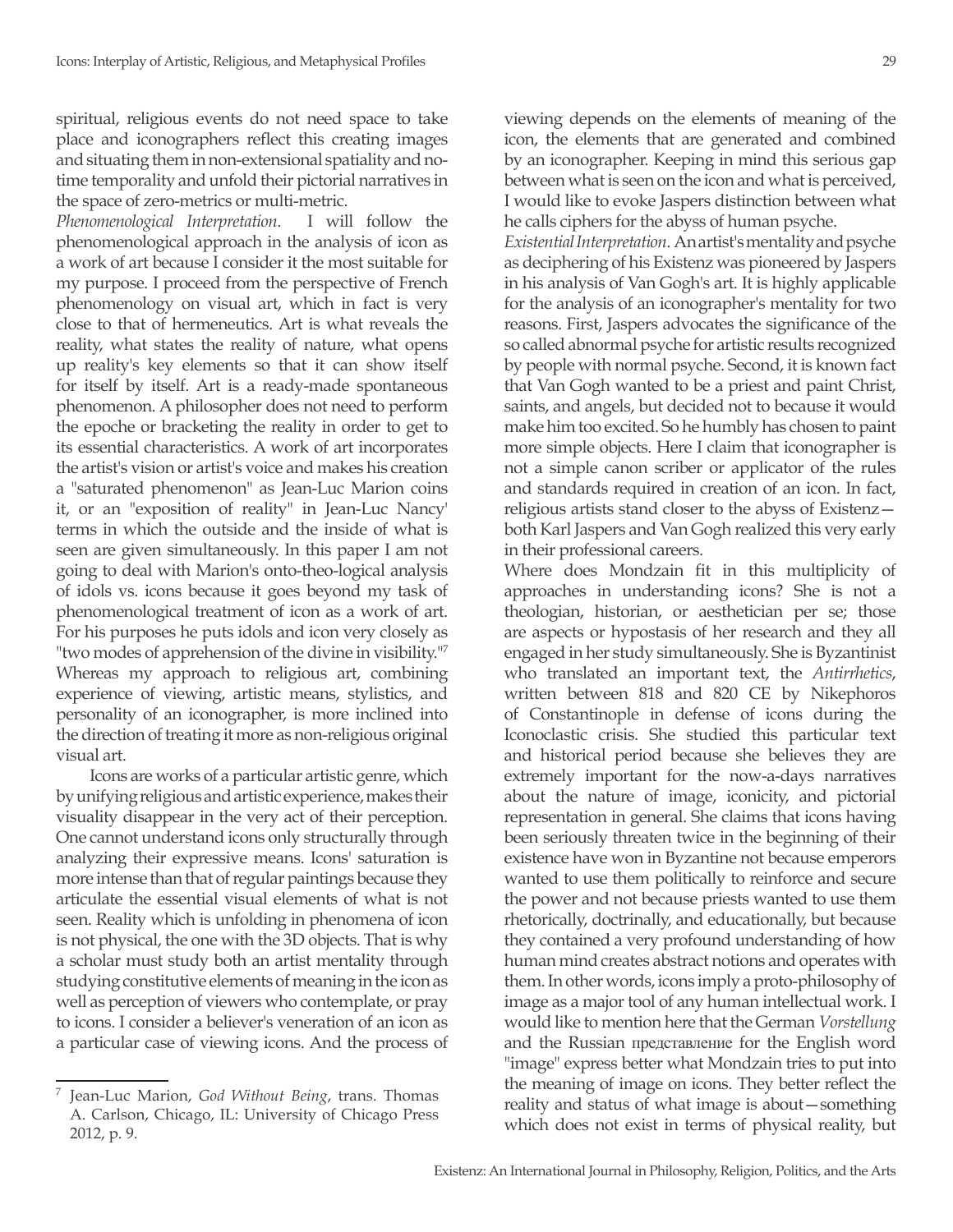taken as real to reflect the meaning and significance of its function for entire human spiritual activity. In other words, on a phenomenological scale Mondzain takes the task of explication of the subject pole of the phenomenon of icon, i.e. perception of visual images and interpreting them as invisible—or recognizing in visual images the invisible divine realities. She insists that icons have their own value, independent from both their religious and political use, and it can be extracted from them once they are understood metaphysically. In my opinion, Mondzain's project of analyzing icon primarily philosophically does not go far enough for two reasons. First, her treatment of icons expressive means such as lines and their rhythmical arrangements, composition, usage of space, perspective, color, tone, etc is limited; it claims that an iconographer uses space and perspective in a particular way, but it does not spell it out. After all, only art is capable of showing something without depicting it. Second, she is totally oblivious to the contribution of an iconographers' mind and personality. She talks about perception of an icon, comprehension of the meaning of its particular content, spiritual processes and intellectual operations that are engaged in viewer's mind, but never about an iconographer himself.

## **Icon in Terms of** *Oiconomia*

The most fundamental theological category which Marie-José Mondzain uses to interpret the meaning of icon is *oikonomia* or incarnation as the divine plan for humanity and technique of mediation between the eternal and finite in all kinds of human affairs. And the task of clarification of the meaning of icon is noble not only on its own ground and we challenge ourselves with it simply out of curiosity; it is related to the nature and ontological status of entities human mind operates with when humans are thinking. Mondzain decided to translate Nikephoros, a Byzantine author of the ninth century who defended icons against Iconoclasts, because for him "it is the very cause of thought itself that is sacred and if the icon is sacred it is because it founds the very possibility of thinking" (*IIE* 3). But, she continues, if our world is founded on visibility and we are convinced that whatever constitutes its essence is invisible, "it is proven essential to establish the system of thought that sets the visible and invisible in relation to each other" (*IIE* 3). In other words, the invisible, image, is somehow related to the visible, icon, and connection between these two can be found in the teaching of the

Church Fathers about *oikonomia*, i.e. administration of all incarnational affairs, "the art of God" to manage and save humankind—a set of tools, techniques, rules which make it possible for incarnation to happen, to proceed, to be implemented.

Obviously this term is very heavy-duty and covers not only ways and means to sustain order, good and just living, enjoyable existence, but refers to many spheres of human activity: material, domestic, political, spiritual, intellectual, etc. And these rules that channelize the divine plan for humankind prescribe how to speak the unspeakable, to see the unseen, to touch something with no surface. And icons too are important players in the divine *oikonomia*. In the context of iconoclastic battles Nikephoros makes a very important conclusion: whoever rejects icons rejects divine *oikonomia* and rejects Christ as manifestation of God, visuality of divinity and divine presence in the world. Icon functions like a mediator between the transcendental and historical, the image and the body, logos, and speech.

Theologically it was also very important to make sure that a human hand did not in fact make the very first icon. The legend shaped by the sixth century tells about one of the first Christian kings, Abgar V of Edessa, who had an incurable illness. He send the letter to Jesus asking him to come and help him, but received the answer that he personally could not come and was sending the veil on which Jesus' face was imprinted. He made the very first icon by himself by pressing a wet towel to his face. So the very first icon contained the image of Jesus *acheiropoietos*, not made by hand. And this was crucial in all readings of icons that followed; they have immediate presence of divine energy, the very first proto-image or prototype that was written in the *oikonomia*.

### **Divine Logos versus Iconic Image**

The further specifications of icon as an instrument of *oikonomia* are developed by Mondzain along the lines of comparison between icon and word in implementing the divine plan for humanity. She admits that there is a tension between the pictorial and the wordy, the tension which suggests complex interdependence between these two avenues of oikonomia. Truly, first God said let be the light, but the very next moment God saw that the light was good. The difference between "incarnation of speech and incarnation of image", i.e. the difference between "incarnational functions" of the words pronounced by God and pictures generated by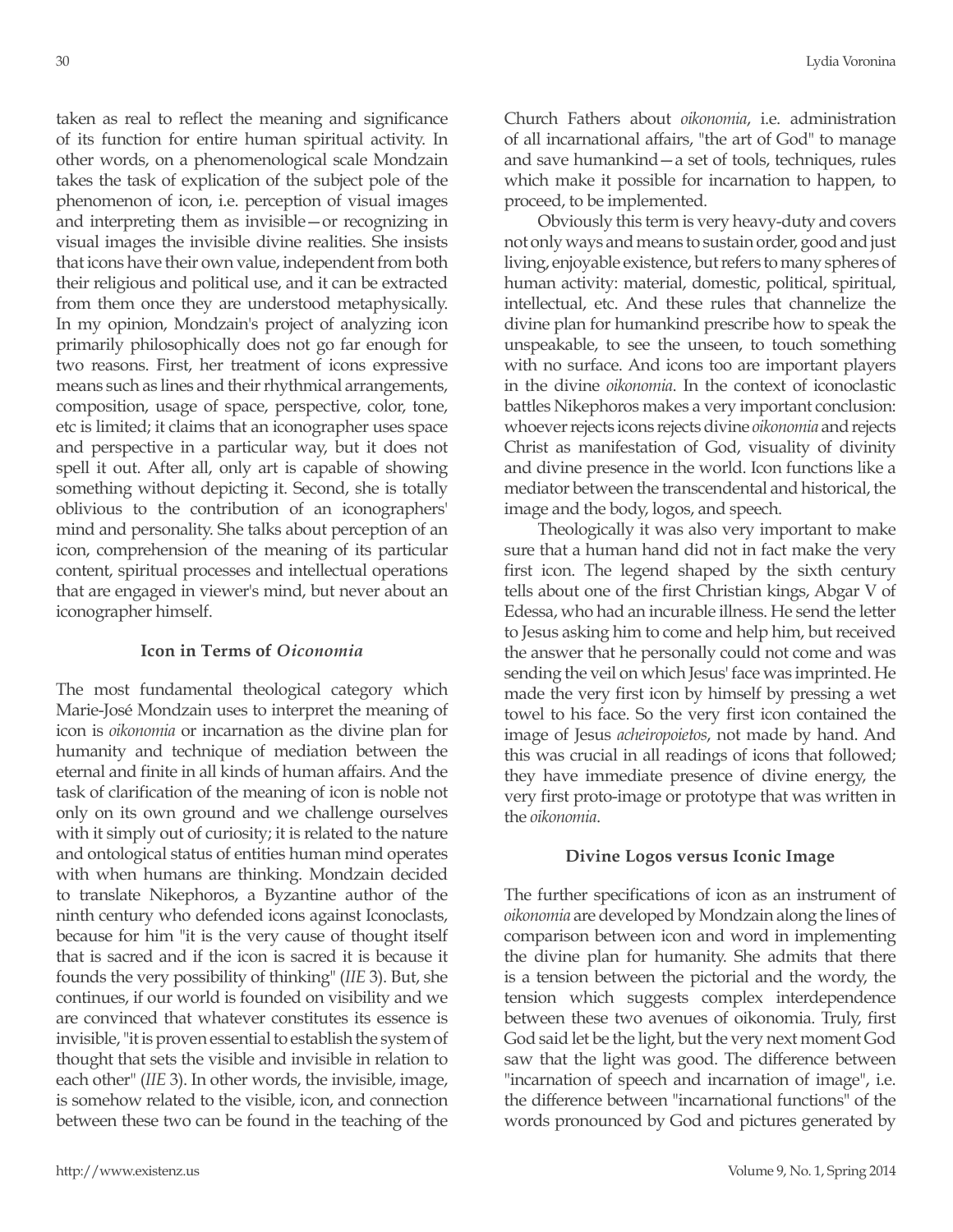icon consists in what kind of referential fields each of them has. God's word corresponds to the real world with all its inhabitants; it is reality which is on the other end of the ontologically laden divine word Logos. Icon seems to have no reference similar to the divine word. It is not something real to which an iconic "picture" refers; in fact its referential field is populated with "objects" and "entities" which are absent rather than present, to say the least about their materiality. It is an image that corresponds to the icon's meaning. And image is the main instrument of human intellect. But if images had such a status, continues Mondzain, "the icon's defense was clearly no longer a simple defense of religion alone; rather it had become a broader plea concerning the conditions and modalities of thought itself and the future of that thought in culture that was preparing a royal place within it for the image" (*IIE* 76). And she concludes that in this way incarnation itself turns to be not only literally "in-corporation, but an in-imagination" (*IIE* 77). It embraces not only material world, but all other worlds—intellectual, spiritual, emotional—where humans heavily rely on usage of images.

Once Mondzain has established image as a referential field of icon she moves to analysis of the ontological predicates of image to differentiate its status from any other entities—objects of the real world, spiritual manifestations, symbolic denotations, and the other thing-like formations. Iconic image made according to its heavenly prototype in the divine mills of *oikonomia* does not really refer to it in the same way as any image refers to its referential object. Usual parameters of any non-icon expressive image—visual similarity, conventional signs, culturally adopted symbolic hints, etc. which we try to decipher, put together, and correlate with what we experience and what we are seeking a recognizable image of - will not work in iconic image. When we look at the icon its image is not moving closer to us, but away from us as if it is withdrawing or retreating. If one wants to apply the category of presence to iconic image it will be described as presencing the absent or the absence of what is ultimately present. "Christ is not in the icon, the icon is toward Christ (remember Kierkegaard, beingtoward- death) who never stops withdrawing. And in this withdrawal, he confounds the gaze by making himself both eye and gaze" (*IIE* 88). In other words, by looking at us Christ on the icon is gazing and taking himself away from us and us from ourselves. Thus icon is not a factor or step in incarnation; it is "mimesis of the incarnation itself" (*IIE* 89). At this point we have touched a very important characteristic of iconic image which deserves a separate analysis. But before I begin explicating the meaning of gaze in iconic imaging I would like to make two observations.

First. It would be very interesting to compare distinctions between iconic images and word-generated images in Mondzains' analysis and those worked out by Russian philosophers and Orthodox theologians who have been thinking on the same issues long before this contemporary French phenomenologist. Two major figures in the spiritual movement nameworshipping, Pavel Florensky and Sergei Bulgakov, examined God's word *Logos* in its ontological capacity, i.e. as intrinsically endowed with reality, in the parallel way with human faculty of giving names to the objects of physical world as well as to intellectual and spiritual entities including God himself. Sergei Bulgakov has developed the doctrine of the divine humanity, which was a foundation for justification of his claim that manmade names of god have divine presence in them and therefore can be worshipped. But if God can be reached through chanting his names he can be reached through viewing the icons because both name or image are separate from their material carriers—the flash of a word and wood and paint of an icon.

Second. The other interesting perspectives shaped by Mondzain in analysis of iconic imaging are abstract art and photography. When she discusses the empty referential field of the iconic image she mentions Vasili Kandinsky's theory of non-figurative art. Abstract painting is not a result of contentdeprivation of painting, but visual explication of what is inside figurative painting, but not seen. Abstract painting is thematization or articulation of inner formal mechanisms of any artwork and presentation them as visually autonomous. It evokes a viewer's special faculty of experiencing abstraction. In his notes on art he writes: "Turning figurative element of painting off requires from a viewer a capacity to experience a pure form."8 Icon also requires from the viewer a special capacity of viewing and seeing images which are deeply rooted and unseen in our mind.

Photography is the art of making images. One can say that the very first photograph, a prototype of a photograph, i.e. an imprinted image of a person's 3D face on a 2D surface, was captured by Shroud of

<sup>8</sup> Vasily Kandinsky, *Tochka i liniya na ploskosti* (*Point and Line on the Plane*), St. Petersburg: Azbuka-Attikus 2012, p. 57, trans. by the author.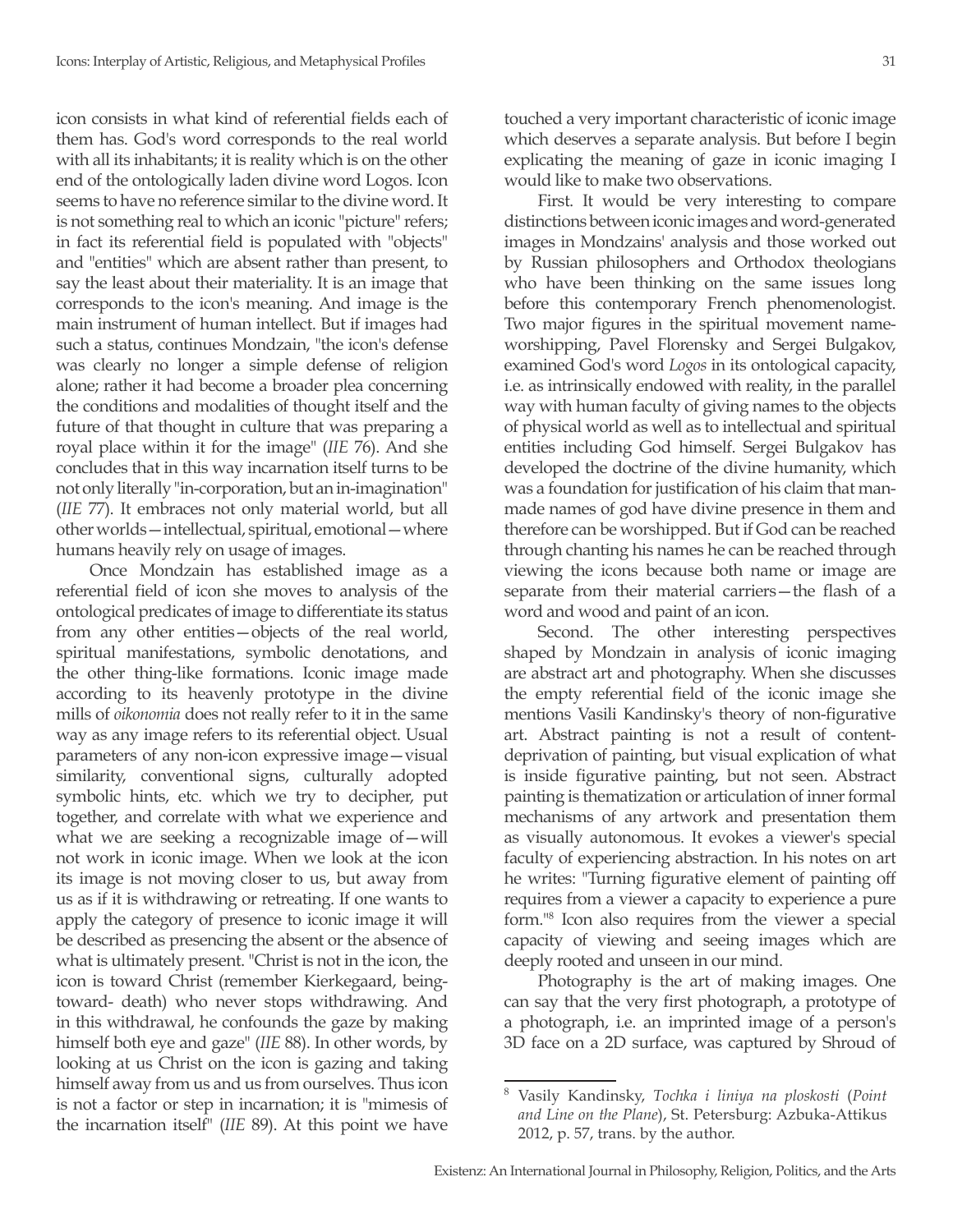Turin, a famous piece of cloth with the image of a man resembling suffering Christ on the cross. In the context of iconic imaging any authenticity issues, historical circumstances of manufacturing or forging it, or gradual acceptance of it as "the icon of man which invites up to contemplate Jesus of Nazareth" by the Catholic Church (by Pope Francis in 2013) are minor. The Shroud demonstrates the image which is not made by hand, i.e. a prototype encrypted in the divine *oikonomia*; it looked like a photographic negative which could be interpreted as negation of Christ's presence; but it was a result of the Resurrection and in this sense it is charged positively in the scale of *oikonomia*. The image of a dead body turns out to be a symbol of eternal life. Exactly the same dynamics as we observed in icon which is not perceived in the way it is seen. Now let's turn back to gazing.

## **Icons Gaze—Humans Contemplate**

To appreciate the specifics of perception of icons as a piece of art it is helpful to compare it with other genres of visual art to understand the processes which takes place when a viewer looks at the icon and the icon responds in a certain way. By looking at a realistic painting a viewer can see it as a result of mimesis of nature or any other objective disposition used as a prime source of information about depicted objects in nature, persons, or events. But when looking at an abstract painting or impressionist painting the viewer's mind works in a different way. The abstract or impressionist painting evokes his memories, associations, and recollections so that the source of information shifts from the painting itself to viewer's mind which starts to be his major content feeder. Eric Kandel has coined very good terms to reflect this distinction—in case of realistic art, the Dutch painters, for example, a viewer is experiencing "external participation"; in the second case, for example Vienna painters at the turn of the twentieth century, a viewer is experiencing "internal participation."9 What happens in case of icons? This shift to the inside a viewer's mind is even more radical. In realist painting the source of information is outside of a person displaced on the picture; in abstract or conceptual art the source of information is inside viewer's mind. In icon the source of information is neither outside nor

<sup>9</sup> Eric R. Kandel, *The Age of Insight: The Quest to Understand the Unconscious in Art, Mind, and Brain*, New York: Random House 2012, p. 23.

inside the viewer. Iconic image has no reference, i.e. it retrieves not what it is depicted. On the other hand, a viewer experiences emotional and mental states as if he is not the one who bears them, but as if they carry him. He looses his Self as one who experiences something. And it can happen not only in religious experiences—a person in love or as obsessed with an idea of something, or as diminished a tiny ant whom the elements are in total control with. In other words, icon has a capacity to transcend both its picture and its viewer's mind. Contemplating an icon, a viewer might undergo what I call "transcendental participation" which is a result of a "double transcendence" which was described above and which carries a viewer into the sphere of the pure meaning populated with prototypes, divine images, celestial dwellers, conceptual entities, and so on.<sup>10</sup>

Viewing icons as pieces of art can take many forms and they are not necessarily religious. Looking at, addressing, gazing, adoration, veneration, gratification, lamentation, contemplation, even praying and worshiping can take place not only outside of a formal confession, but outside religious mind-setting and outside any religiosity what so ever. But in all these psychological dispositions the objet (or subject, it does not matter now) of mental focus is aloof, vanishing and hiding its traces while it is moving away from viewers. It looks at you, watches you, takes your hand and pulls you away as is saying: what you see is not really what this is about. But at the same time it is not the look of a wizard who tries to provoke you as if hinting: if you follow me and I will reveal it to you.

As we have already established, icon have no positive reference field. Mondzain remarks: "The presence of iconic gaze cannot be described as a real presence… it is a presence of absence that bears all the weight of authority" (*IIE* 91). So, gazing of the iconic image allows detach and attach simultaneously; detach any visible finite, material, and real references and attach the invisible. "The icon was willing to wager that a man-made image would be able to renounce the representation of reality and attract instead the gaze of truth" (*IIE* 90). And only in religious experience "the gazing of truth" becomes personalized, it becomes God's gaze at the contemplator himself and touches on

 $10$  I realize that such heavy-duty metaphysical concepts as transcendence, transcendencing, the transcendent need more clarification and I will address the context in which they play the role in generation of the artistic message of an icon later in the essay.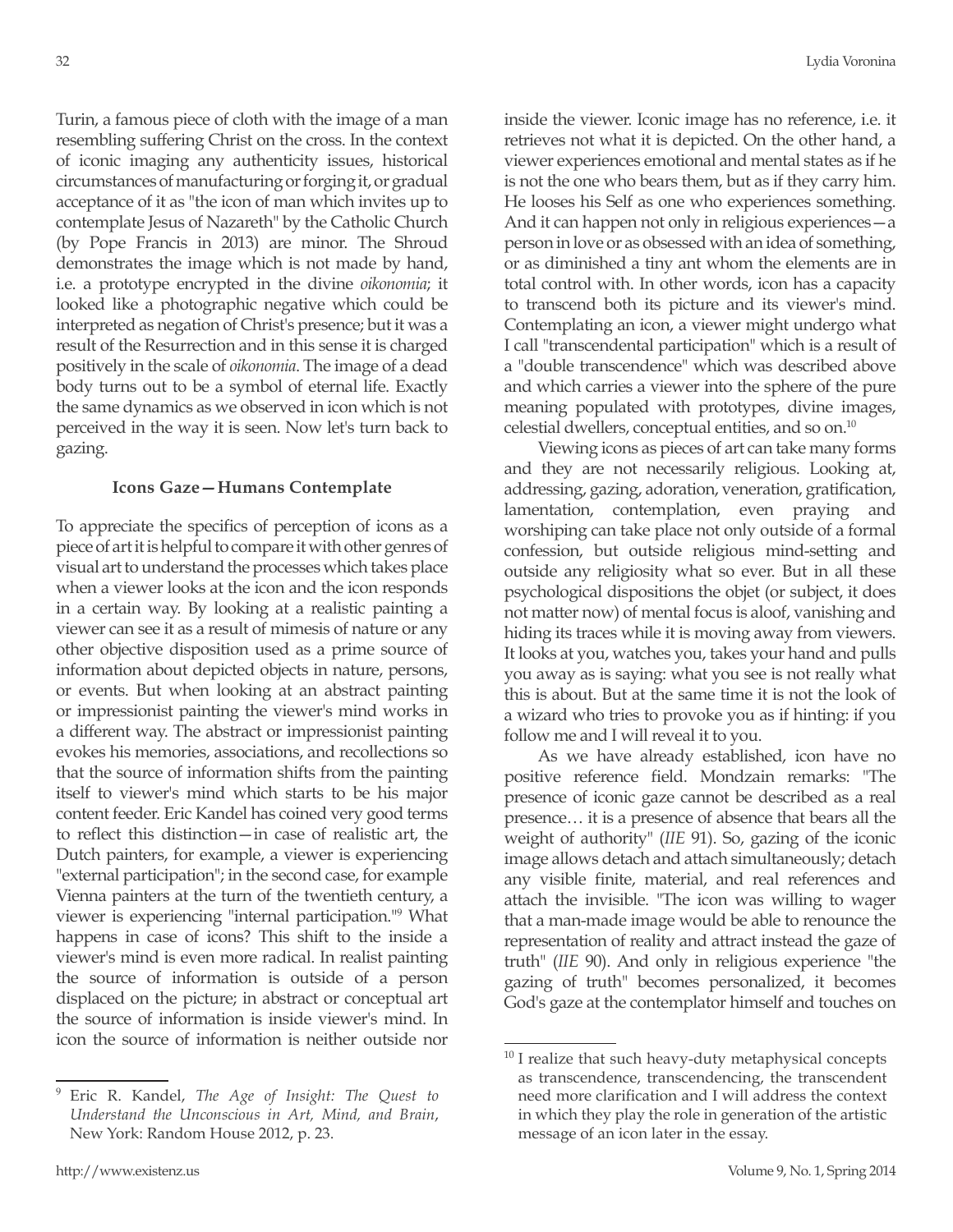his materiality making it transformed.

This passage in Mondzain sounds like Pavel Florensky's *The Reversed Perspective* where he discusses the viewer's shift of mind which occurs while experiencing icon's impact: not a person contemplate the icon, but the icon contemplates the person. The effect of the reversed perspective is such that figures placed in the back, far away from the icon's front, are larger than those in the front. In regular perspective the figures and objects on the back are smaller that those in front. But Mondzain makes another step which Florensky does not and which reveals her unique way of thinking: the icon can transform a person contemplating it; once God's gaze is engaged "the icon can act… it is an effective instrument and not the object of passive fascination" (*IIE* 90). That is why "the contemplative gaze produces the truth of the icon, the truth as existential relation" (*IIE* 91) between humans and God in the divine oikonomia. However, one always should remember that the presence of God in the icon's gaze is not the same as the presence of Christ in Eucharist. The icon is empty of its carnal and real presence… but it is full of its absence (*IIE* 94).

#### **Preliminary Summary**

Many of the important theological problems related to *oikonomia* are discussed by Mondzain in length but are not included here intentionally, since this essay concentrates on a metaphysical aspect of icons articulated in their artistic space and the phenomenological theory of image which works in both religious and non-religious icon viewing and contemplation. Such issues as relationship between three hypostasis of God in Trinity, father-son relationship and its consequences for iconic image, kenosis, the distinction between the holy and sacred, differentiation between religious symbols and icons on the basis of non-consubstantiality, conceptual battles between the Iconophiles and Iconoclasts over the meaning, status, and value of icon and many other theological problems will need to be addressed elsewhere.

The phenomenological philosophy of iconicity and iconic imaging has been developed on the basis of primacy of vision and visual experience in human life over hearing, touch, smell, and tactile sensation. Most of the information humans receive about the outside world comes from their eyes. Visual metaphors are basic in all our experience including intellectual activity, thinking in particular. Religion recognizes it by making visibility/visuality sacred and making God became visible in Christ. Philosophy considers visual art in general and religious visual art in particular as essential for formation of images (*Vorstellung*) in human mind, major tools of human intellect. These images first are visual, but eventually they retreat their object-like configuration and withdraw themselves as something material and concrete. What we face in the icon stage of image formation is the mere possibility of something, any kind of object-ness, any kind of certainty—a mere provision for any meaning, or speaking in Kantian language the conditions for possibility of formation of images which are not just "subjective creations" in human mind. Images have their ontological autonomy; they are not physical objects in the outside world, neither are they intellectual (spiritual or psychological) chimeras. They are transcendental entities, i.e. results of constant intrinsic transcending efforts of human mentality. The problem of a paramount importance which is raised by Mondzain's analysis of iconic imaging is whether images the human mind operates with are really picturelike. Determinates we can attribute them to describe their presence are uncertain. Philosophers are still struggling trying to answer the question whether we really see what we are dealing with as things, colorful distinct objects in 3D space, when we think, fantasize, recollect, etc. One of the answers suggests that we need 3D parameters and visual metaphors when we verbally explicate the content of our mind and communicate it in the oral or written form.

Mondzain's analysis is focused mostly on the object-pole of icon as phenomenon and only partially on its subject pole. She discusses some expressive means, iconic space or graphs, i.e. lines, on icons' surface which somehow lead to the presencing absence, but again treats them in rather metaphysical ways in the context of *oikonomia*, as tools which make it possible to see what is unseen; to conceal realities, refer to something which has no reference field, but not to displace them. A special aesthetic analysis of expressive means of icons as works of art is required to understand how this seeing-the-unseen mechanism really works, and it is the Russian artist Vasily Kandinsky, a founding father and theoretician of Abstractionism, who can be extremely helpful to taking on such a task.

Mondzain's work does not include the presence of a creator, an iconographer, an icon as an art-work. All traditional ways of talking about this issue are mostly concentrated on the artist's religious views, righteousness, spiritual purity, long fasting before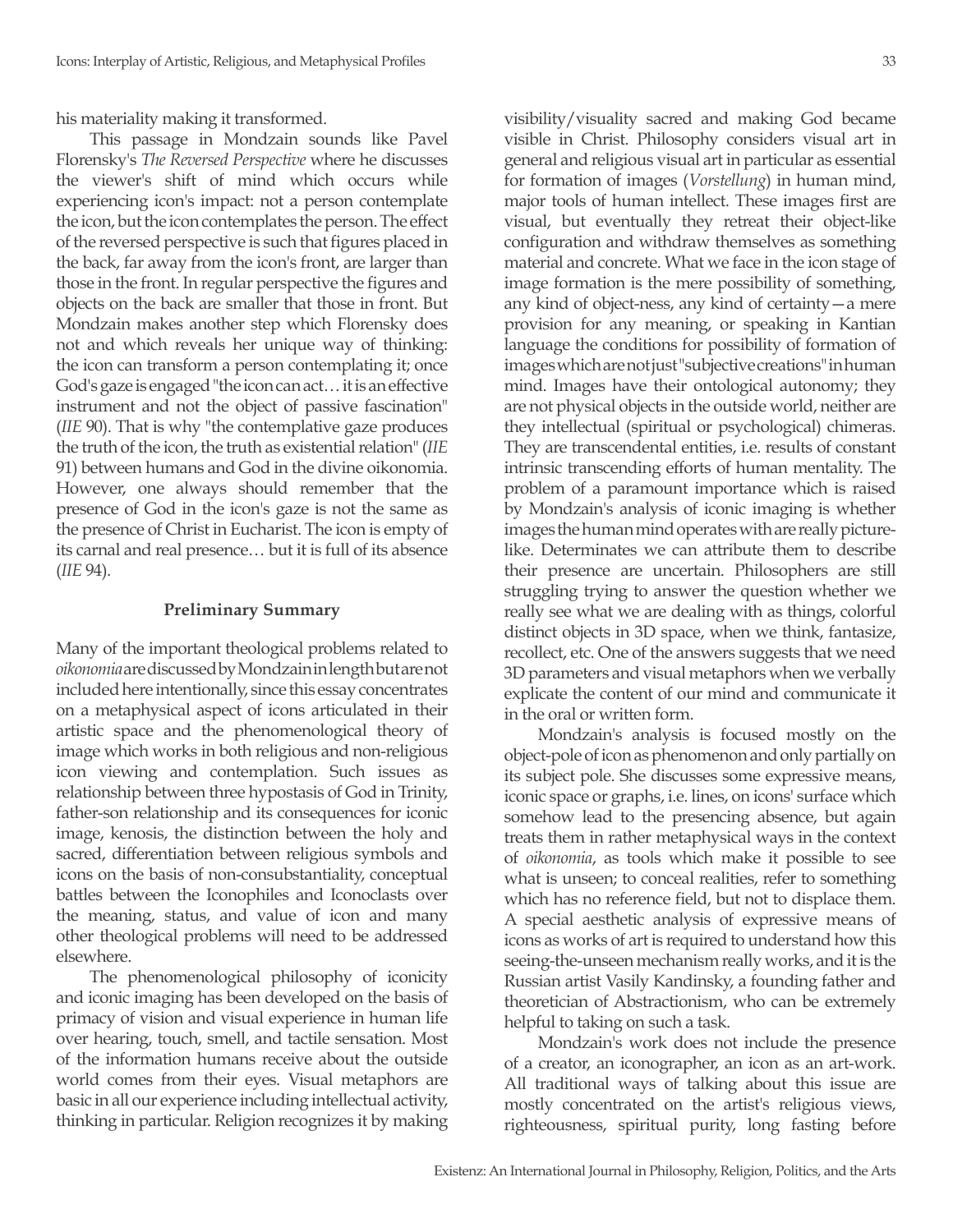and during icon-painting and other observance requirements, often secluded way of life, etc. on one hand, and his devotion to tradition, loyalty to his teacher from whom he learned his craft, carrying this tradition with pride and care. Usually there is no word about his artisticity and artistry, his artistic mind-set and mindstates, his experience of color and line, his performance if he articulates his art as following the tradition, his individual manner of delivery of this art tradition. I can point to three Russian great iconographers Dionysius, Andrei Rublev, and Theophanes the Greek who are as different as Michelangelo, Rafael, and Leonardo. Here I am not calling for an aesthetic analysis per se—this is the task for art historians and cultural anthropologists. A phenomenologist would concentrate on the artist's basic mind-set and religiosity as well as artist's perception of colors and understanding of space. In other words, this will be the philosophical exploration of expressive means and artistic minds mentioned above.

## **The Icon as a Work of Art**

Having realized the importance of artistic instruments in delivering the content of an icon, Mondzain speaks about significance of space, lines and system of lines, graphs, and color. Her statement "The iconic graphs and its chromatic treatment is truly unprecedented philosophical invention because it makes the first appearance of a question concerning the life of image" (*IIE* 99) sounds very strong, but it remains a pronouncement because she does really explicate its content. Mondzain mixes up the common and terminological usage of concepts she operates with so that it is difficult to extract her ideas. Take for example the way she discusses the icon's lines. If "line is incision… that separates the plane in two… it is an edge where being begins… it can mark the visible limits of the void itself" (*IIE* 93), then why does it fail to contour a perimeter or limit for the being (object, thing, or entity) shown in the icon? Most likely it happens because she denies that any finite characteristics can be attributed to the infinite, limitations to what is unlimited, visibility to what is invisible. I believe it is exactly because icon is a work of art, i.e. an item which is loaded with meaning and significance in the "secondary sign system", not an event covered by means of the ordinary language, such endeavor is possible. Here I suggest a number of ways how to use the standard instruments historians of arts often use to determine the genre and manner of a particular work of art in the analysis of icons without reducing them to non-religious art and loosing their spiritual and aesthetic uniqueness.

## *Space*

We know that an artist does not really put objects in the space of canvas and uses space wisely ala an interior decorator who arranges furniture in a new living room; he must envision it, calculate it, set it up, perform it, and state it. He has to transform special characteristics of both the framed canvas space—from 2D into 3D to make it suitable for sizable objects, and the objects he intends to depict—from 3D into 2D to situate them on canvas. It is true about regular figurative fine art painting. Objects to be painted on icons are different; they are not 3D, they do not have any spatial dimensions since they exist not in space. So, we can suggest that they have zero-dimension, 0D or non-dimensionality and see if artists' tricks to squeeze 3D into 2D would work to adopt 0D into 2D. These tricks are not hard: perspective, shadowing, foreshortening, composition, horizon line. Pavel Florensky came up with the idea of the reversed perspective which is so clear on icons. The far-away objects and figures look larger than those in front—on a regular painting it is the opposite. He also noticed that instead of darkest parts of showdown iconographers used gold to mark the most concentrated presence of divinity—light. The rule of foreshortening for iconic figures' limbs do not apply because originally icons were faces on mummies whose painted limbs were neither totally flat not 3D, but looked like crossing lines of swaddling. Composition which plays the function of creating the depth on a canvas turns into classic flat three-folded projections in drafting. In 0D dwelling the far-away and close-by have no privileged positions in relation to infinity of steps in all possible directions—all is all and at once. Horizon line can be places in front of icon or symmetrically on the sides to reflect the fact that horizons could be everywhere in 0D.

Icons demonstrate clearly that there is no space as pre-given universal homogeneous receptacle for things, objects, animals, people and other beings; intensity of relation between them determines unique spatial metrics that could be different in different genres of visual art.

# *Center*

Many genres of painting are differentiated by situating the center on a canvas in a particular way. The most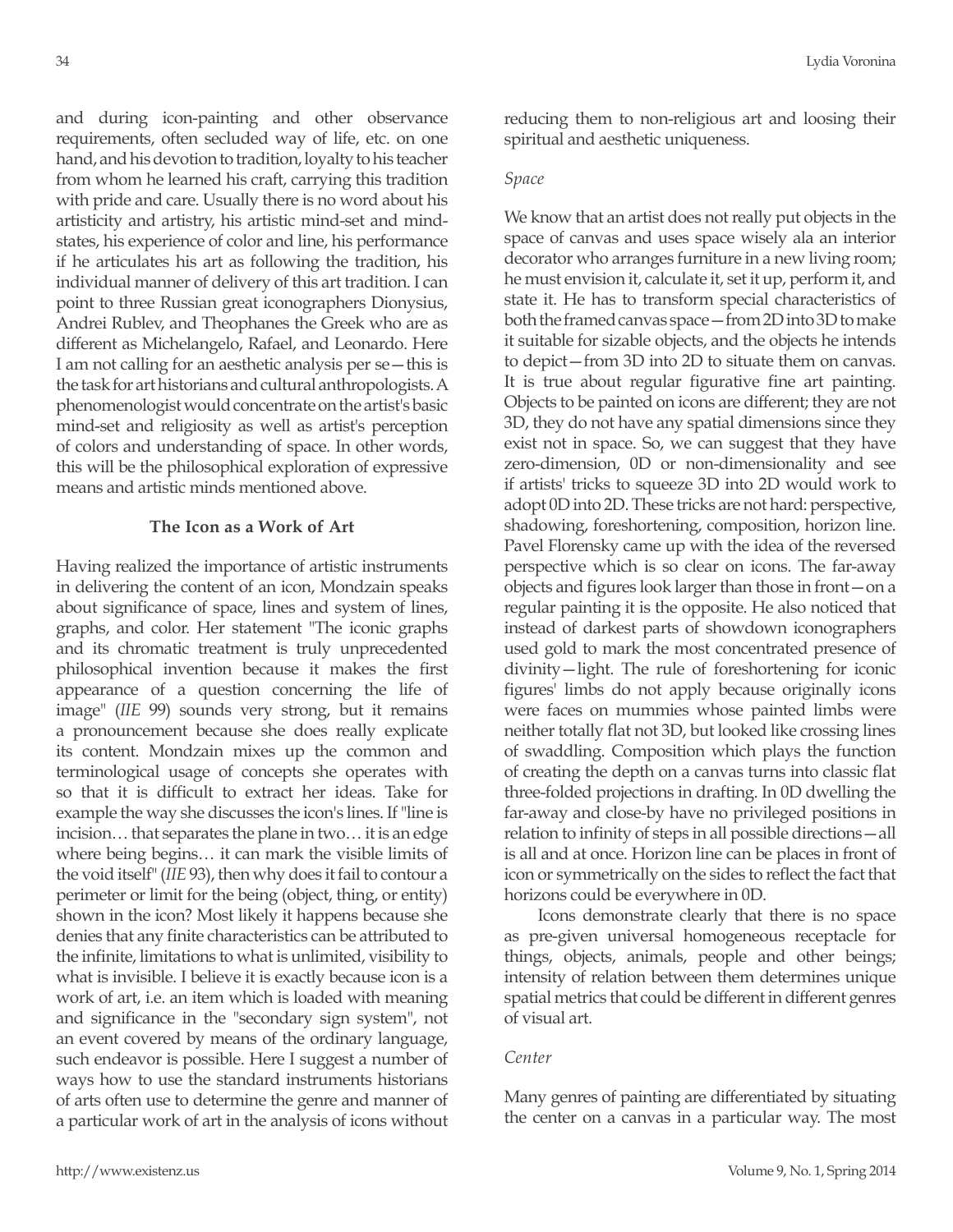common for any figurative painting is the so called golden rule cut which shifts the center to the left 5/8 down the side and about 1/3 bottom line away from it. It is a universal rule of harmony which one can find anywhere in nature from shells' design to tornado formations. Even hard-core surrealist artists like Salvador Dali and Magritte followed it. But in icons we have multi-centered space in which focal points can be situated at random or arranged in subordinate manner and determine ontological hierarchy of spheres of existence.

Also important to mention that inside the iconic space figures can be seen from many different points of view as if an iconographer combines various reference networks which overlap in the same space. A viewer might have a strange sensation similar to head spinning while looking at the icon.

### *Localization*

Relationships between objects of canvas which set up the space via perspective, shadowing, foreshortening, composition, and horizon line can be further detailed through the spatial characteristics themselves. For example in figurative painting it is very easy to differentiate people's right and left hands, the up and down of objects, closer and further away trees, back and front of the depicted figures. On icons they might be easily mixed up not by mistake, but out of non-importance. Because the figures are drawn as if they have been composed from the spare parts and in generalized objects, which the archetypical religious heroes and actors are, viewed from far away, from heaven, sacred heights, and thrones, details are hardly noticeable. That is why iconic figures often look weird and it is hard to say what is wrong with them when they have two lefts hands, or turned in one way, but moving in the other, or give the impression they are up in the air and suspended like puppet figurines. But being seemingly wrong, this affect serves the highest purpose of the icon—to perplex a spectator's vision, to create a certain unexplained anxiety, to question something obvious, to think in terms of life and death, and so on.

#### *Color*

Color present a real challenge for a philosophizing theologian like Marie-José Mondzain because for her the icon's referential field is non-existence, but pointing to, suggesting, hinting, revealing through concealing of something which has the most superior and the most authentic existence—the image as an operative tool in divine *oikonomia*. In other words, on the one hand, reflecting on how we can imagine and think about images themselves does not require them to be spacious and colorful. But on the other hand, since iconic images are colorful one can suggest that the images of the divine plan of incarnation and our mental images, being relatively autonomous and having their own life, might include color characteristics. So, the question remains unanswered by Mondzain because for her religious experience and reflection on it—both theological and philosophical—are inseparable.

The usage of color in fine art painting is different than in icon-painting. Though iconic figures are spatial and sizable, have some shadows, put in a certain perspective, icons themselves give a viewer impression that they are basically colored flat surfaces arranged in a certain way. Relationships between neighboring colors are very important and on how they affect each other depends their performance in icon as a whole. Usage of color was among the artistic elements that have been strictly determined by the canon. Iconic figures are easily recognizable because they are colorcoded. For example, *Mother of God* was supposed to be painted in two colors: red and blue, testifying in her visual appearance to what she was as in God's plan for humanity, a figure who brings together the life on earth symbolized as red and life in heaven symbolized as blue. In general, the use of color in icon paintings is limited when compared to fine art paintings. Because icons are highly formalized, doctrinally coded, and culturally conditioned they can deliver a different outof-this-world message provided a viewer approaches the icon contemplatively.

#### *Light*

Light is extremely important expressive tool in painting; many genres are differentiate according to the light usage; perspective is set in relation to the source of light; composition is displaced with the help of light; texture is articulated only through the light; figures are related via light; dramatic effects, nuances, all kinds of subtleties, glazing, the final touch an artist puts in his painting, is made of a running light which unifies the whole painting.

Iconographers, on the other had, distribute light on icon's surface and use light differently. Iconic images themselves radiate light, are immersed into light, or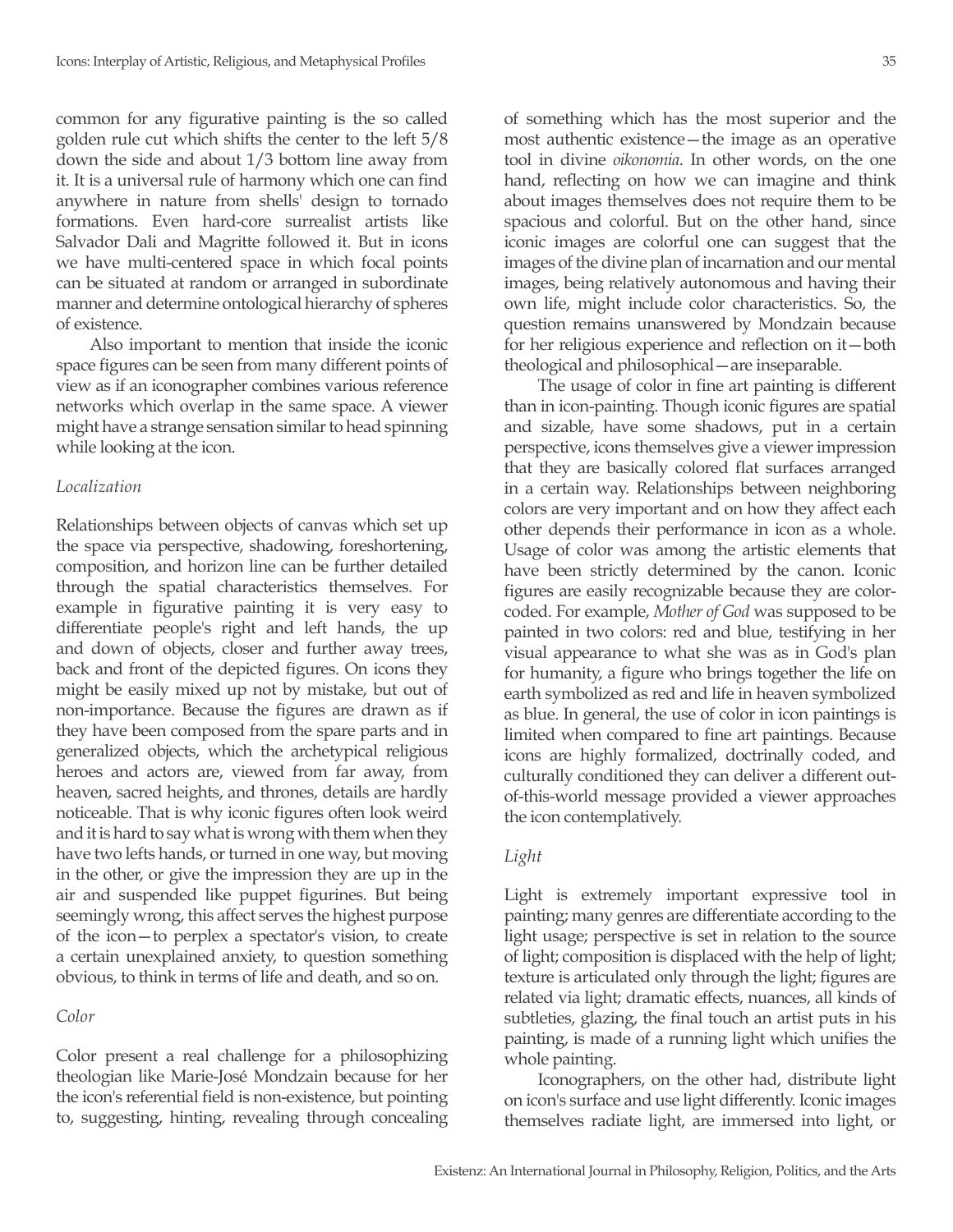appear as made of light. They do have shadows, but they are not well-pronounced and very often they look like they are not logical, out of their proper place. Very often such places that are darkest in physical objects are the lightest on icons. Folders are often worked out with gold. It could be that all these peculiarities are connected with the highest mystery in Christianity, transfiguration, i.e., the appearance of the light which does not cast shadows. Figures, entities, objects, cloth must look different under such condition.

These are just some of possible avenues of exploration of artistic means engaged in iconography to add to Mondzain's phenomenological analysis of iconic imaging. We can now proceed to the final point I would like to make. The subject-pole of phenomenon of icon as a work of art is not complete without examination of the mentality of an iconographer.

# **Artistic Mentality of an Iconographer**

Jaspers' study of linking Van Gogh's mental condition with the painter's artistic mentality and manner gave me a hint to suggest that a similar connection can be found between an iconographer's mentality and the iconpainting. Of course we do not really have documents notes, diaries, letters, medical records, testimonies of people who knew icon-makers personally—which we can use as data to build up an archetype of his personality profile. But we can do the same as Jaspers did with Van Gogh, i.e. reconstruct a possible model of iconographer's mentality based on the impressions we can get from their artwork. Of course one can object right away that such procedure worked in case of Van Gogh because he was totally idiosyncratic in his artistic manner, his personality did show itself in his crazy strokes, snake-like alive lines, exaggerated, crying out colors and he was as articulate in his art perception as in self-reflection. Yes, all that is true and yet such reconstruction seems tempting because it would yield clarification of those aspects in the constitution of iconic image which escaped from analysis of its ontological status and resulted in visibility of what is not visible or, as a contemporary Orthodox theologian John Panteleimon Manoussakis put it, as "moment of negativity which made itself apparent."11

An icon-maker cannot be just a carrier of tradition;

he does not implement automatically what he has learned from his teachers, and works strictly within the canon requirements. After all the tradition itself, canonic provisions, and secrets of artistic craft have to be developed and perfected. Living and breathing artists, not the gilds' members, do that.

Indeed visualization of eternity, omnipresence, infinity, absolute light which does not cast shadow, ghosts of body-void celestial inhabitants emanating the ever-present light, over-abundant mercy, and calculating terms of eternal life for humans in terms of time, etc. would require certain faculties of mind, psychological dispositions, and emotional sensitivities. A phenomenologist would consider religious faith as any other experience of consciousness no matter how complicated, tangled, multilayered, or reversed it might be. Very often religious people would say about themselves that something would carry them on, the spirit speaks through them, and they are just mediums of the higher power.

An icon painter seems to be capable of experiencing space as such without any objects in it or see objects and objects' presence without their size. An icon painter seems to experience space as spontaneous and pulsating event similar to Husserl's model of space used in description of the self-constituting flow of consciousness. That's why it would yield deeper understanding of icon-maker's artistic mentality if one compares his visualization of space with that of the fine artists who managed to depict space, i.e. to make real and active, without objects in it, like a contemporary Russian artist Vasily Sitnikov. In this case selfemanating space can be interpreted as eternal light and self-absorbing space as eternal darkness.

One can definitely see eternity present, not just feel or sense it in some other psychological experience, in Christ's look on Transfiguration mosaic panel in St. Catherine Monastery on Mount Sinai or Sophia fresco in Kiev Sophia Lavra. This is immediate visual presentation, it is staring, not gazing, it takes an observer in almost to the point of his annihilation.

Perception of color also will be special as being detached from physical object and experienced in the context of other contrasting or complementary colors. An artist uses not the object-related parameters to differentiate one color from another. Vasily Kandinsky claimed that an artist can easily detach color from what it belongs to—a thing, wall, dress, sky, etc., and express it via its relations, by positioning it among other colors and abstract shapes so that its essence becomes even

<sup>11</sup> John Panteleimon Manoussakis, *God after Metaphysics: A Theological Aesthetic*, Bloomington: Indiana University Press 2007, p. 57.